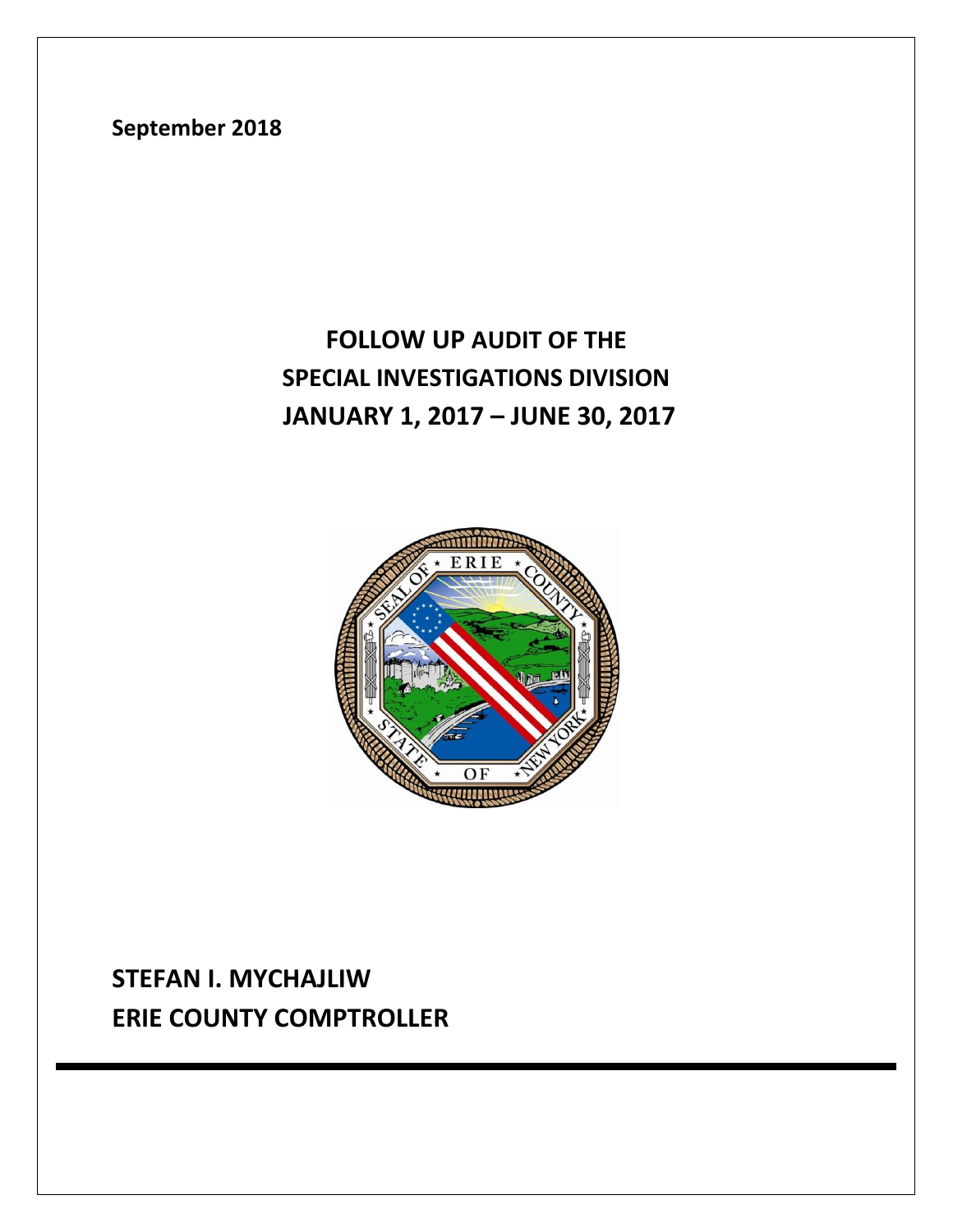**HON. STEFAN I. MYCHAJLIW ERIE COUNTY COMPTROLLER'S OFFICE DIVISION OF AUDIT & CONTROL 95 FRANKLIN STREET BUFFALO, NEW YORK 14202**



December 29, 2017

Erie County Legislature 92 Franklin Street 4<sup>th</sup> Floor Buffalo, New York 14202

Dear Honorable Members:

The Erie County Comptroller's Office has completed an audit of the Special Investigations Division (SID) for the period January 1, 2017 – June 30, 2017.

We conducted our audit in accordance with Generally Accepted Government Auditing Standards. Those standards require that we plan and perform the audit to obtain sufficient, appropriate evidence to provide a reasonable basis for our findings and conclusions. Our objectives were to

- Assess the extent that our prior audit recommendations have been implemented by management of the Erie County Department of Social Services (DSS).
- Examine the current recovery estimates made by management.
- Determine whether the client case notes have been entered into a secure data base in lieu of hand written cards.

We believe the evidence obtained provides a reasonable basis for our findings and conclusions based on our audit objectives.

In our opinion, based on our risk assessment procedures, we believe that SID has adequate controls to achieve its operations and compliance objectives, but current controls do not allow SID to meet its reporting objectives. Risk assessment, information & communication need improvement. As a result, we were not able to receive an Accounts Receivable Aging Report of all outstanding claims and amount due at June 30, 2017. Currently, the use of a highly distributed and inefficient information system makes the process slow and as a result SID is unable to maximize the efforts of collectors.

SID has made changes since our 2011 audit in the way it tracks an investigation from inception to final disposition. All referrals for investigation are tracked on either OnBase or an internal database in Access during all phases of the process. SID has created an internal database (Summons & Complaint Tracking Database) to track information on cases such as who has the case and its status. Cases are also imaged in OnBase, but the notes on the cards cannot be written on OnBase since it's an imaging system. Despite these improvements, a centralized tracking and reporting system does not exist.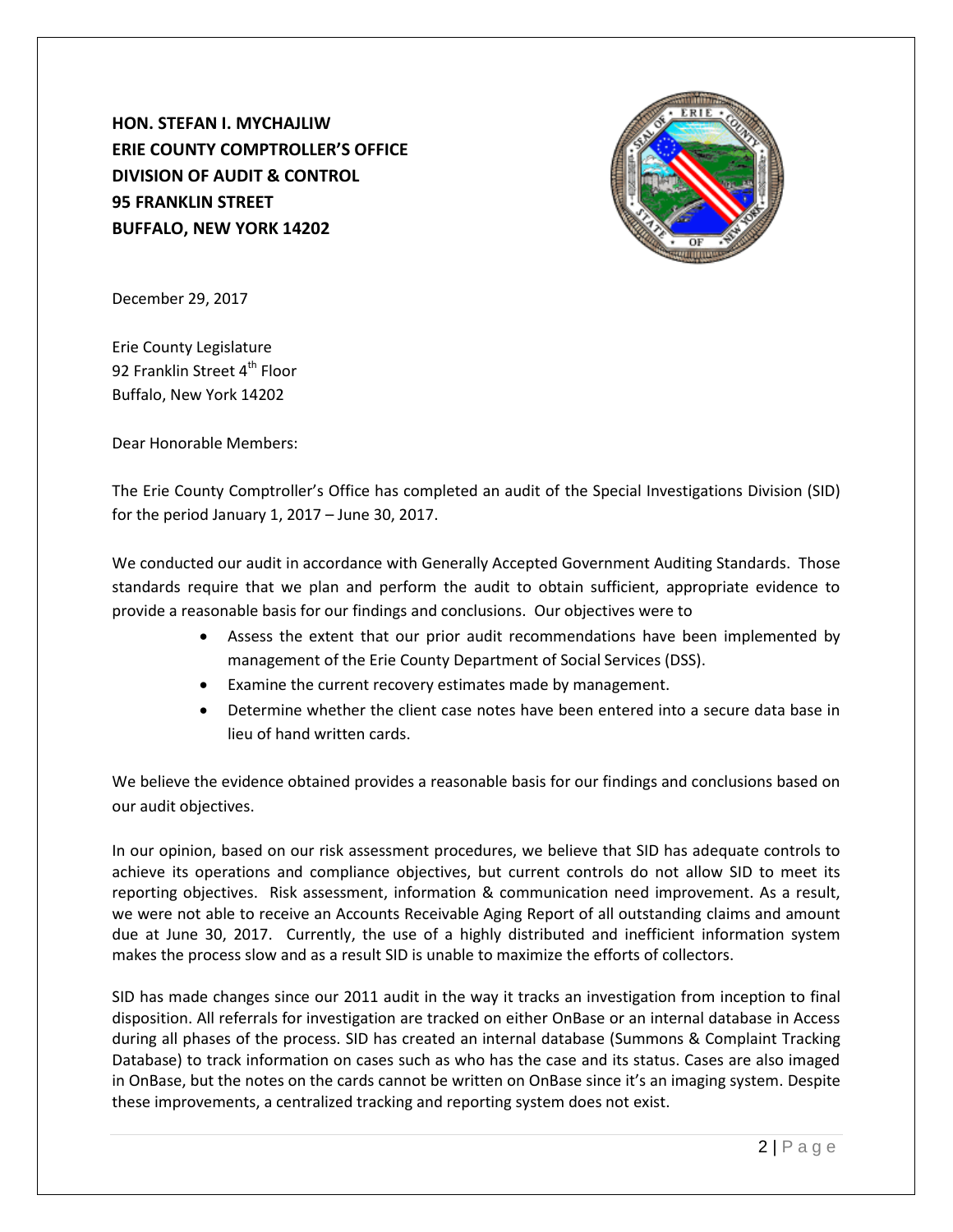# **Table of Contents**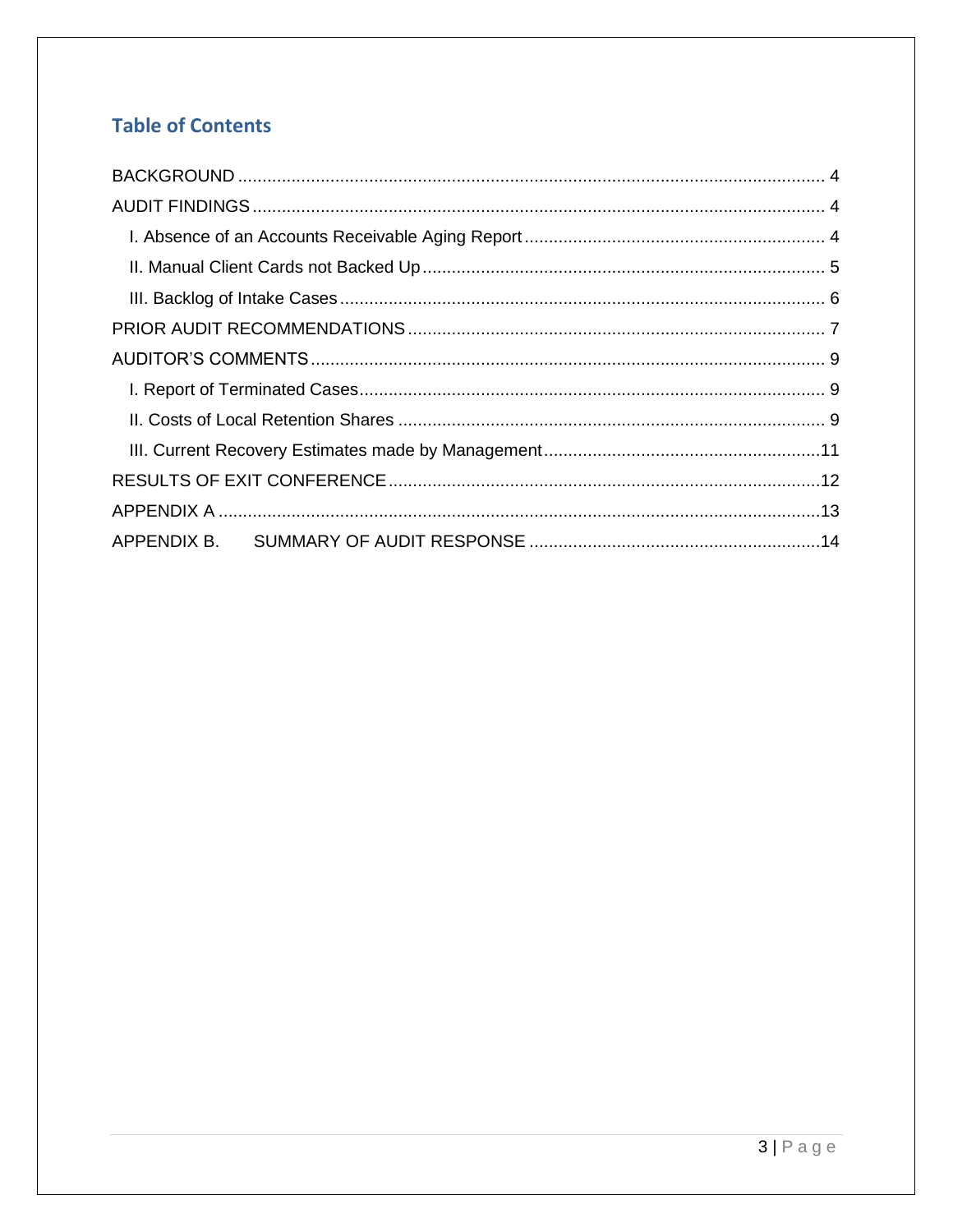## <span id="page-3-0"></span>**BACKGROUND**

DSS is comprised of four (4) divisions: Family Wellness; Family Independence; Administrative Support; and the Division of Youth Services. SID is contained within the Administrative Support division.

SID performs integrated functions to support the social services benefit programs. These functions include investigating public benefits, recovering over payments to recipients, assisting with burials, and Social Security interim assistance reimbursement. Primarily SID is responsible for investigating welfare fraud complaints and preparing fraud packages for the District Attorney and the State welfare fraud prosecutor. In addition, SID collects recoupments from over grants, and attempts to maximize collections on all accounts established as a result of fraud, over grant or assistance repayment requirements.

SID investigates welfare fraud and works aggressively to recover funds wherever possible to reduce the cost of assistance programs for Erie County taxpayers. Reports of suspected fraud for Temporary Assistance Needy Families (TANF) (cash), Supplemental Nutritional Assistance Program (SNAP) (food), Medicaid, Home Emergency Assistance Program (HEAP), and Daycare are also provided to SID.

#### <span id="page-3-1"></span>**AUDIT FINDINGS**

### <span id="page-3-2"></span>**I. Absence of an Accounts Receivable Aging Report**

The lack of an accounts receivable aging report does not allow management to know the monetary value of the collections that are outstanding at any point in time, adequately estimate revenues, or write-off uncollectible accounts. The County's Division of Budget and Management (Budget) makes projections of expected collections from the recovery efforts of the SID. Without accurate numbers of the amounts outstanding and what can be collected, the budgeted numbers may not be accurate. Collections would be more efficient with the assistance of an aging report to help prioritize their efforts. Management would be able to make better financial, staffing, and planning decisions. Furthermore, management is unable to predict cash flows, make more accurate projections for the annual budget, and know when to write-off old uncollectible accounts. In our last audit, we recommended that a database be created that could generate summary reports to show all outstanding cases and their status at any point in time and a receivable aging report. SID could not produce an aged receivable report as of 6/30/2017 to focus its recovery efforts. The previously generated aging report listed cases in claim number order but it was discontinued in 2013 and never replaced.

We suggested that SID reach out to The Office of Temporary and Disability Assistance (OTDA) for assistance. OTDA then instructed SID how to generate the aging reports. These aging reports must be generated from the State's cash collection and accounting system known as Cash Management Sub-System (CAMS) as of the current date unless the report is set-up in advance to run automatically, because local social service districts like SID cannot produce the report afterwards. Therefore they were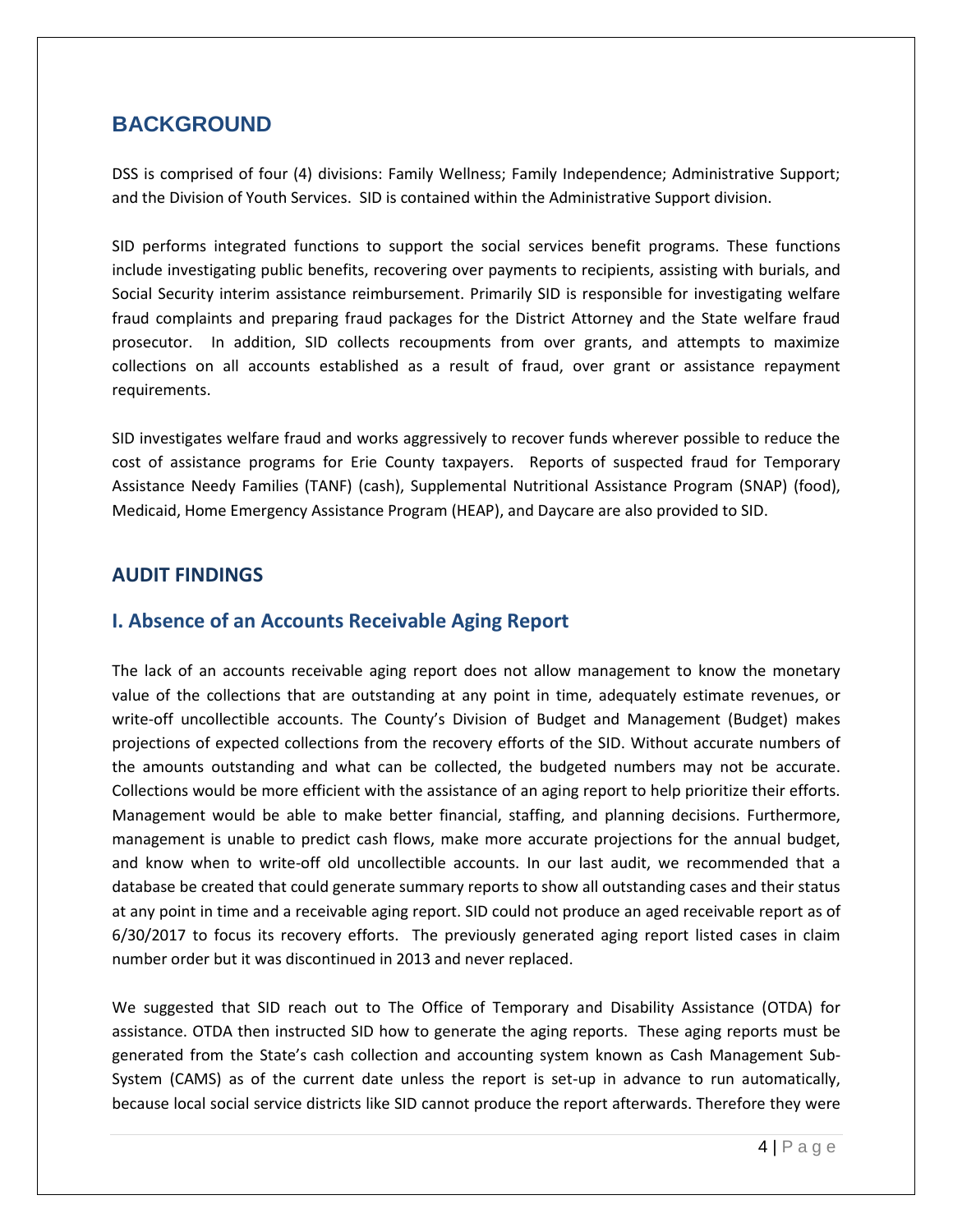only able to provide an aging report for October 31, 2017 and not our audit period at June 30, 2017. SID provided an aging report titled "Active & Closed Case Aging Report Delinquency" for the following time intervals: 1-30 Days, 31-60 days, 61-90 days, 91-180 days, 181 days-3 years, 3-10 years, and 10 years. As of October 31, 2017 an estimated 41,909 cases are outstanding with a balance of \$47,363,078. Of that amount \$36,441,603.91 pertains to closed cases (32,351), and \$10,921,474 to active cases (9,958). However, not all the cases and balances are in collection. Cases that are outstanding ten or more years are no longer actively pursued; nevertheless the social services department can recover the amount from a former benefit recipient if they ever apply for new benefits.

WE RECOMMEND that DSS management develops a centralized information tracking system that can generate summary reports, including a receivable aging report that is accessible by all SID staff to increase efficiency and help prioritize their collection efforts.

## <span id="page-4-0"></span>**II. Manual Client Cards not Backed Up**

- Narrative notes of client contact and their conversations are not saved on any of the various electronic systems or databases in use. Currently these notes are only recorded on client cards. Client cards are 8  $\frac{1}{2}$  x 11" card stock noting client activity, legal documents and interactions with clients. These cards are relied on for collection efforts. Although legal documents are imaged, narrative notes of client contact and their conversations on client collection cards are not backed up on any of the various electronic systems in use. Our testing of 103 client cards revealed 97 had the following issues:
- 74 instances where the notes and comments were not backed up electronically.
- 8 instances of various documents sent to clients that were not imaged.
- 15 letters of repayment requirements or collection procedures were not imaged.

Our prior recommendation stated that 'SID was to continue with development of a computer database for collection & storage of all information related to SID clients, which database should be open and reviewable to all SID personnel. Such a new system would render the card case files obsolete'. As of the completion of field work, the database is still in development. If client cards were lost, destroyed or damaged due to an unforeseen reason it would be difficult to recreate all information pertaining to a particular case in an efficient manner.

**WE RECOMMEND** that steps be taken by management of SID to ensure that all information pertaining to the collection function and client cases be backed up electronically, preferably all in one system or database for easy access by all SID employees. Such a system would safeguard client case notes and eventually render the client card files obsolete.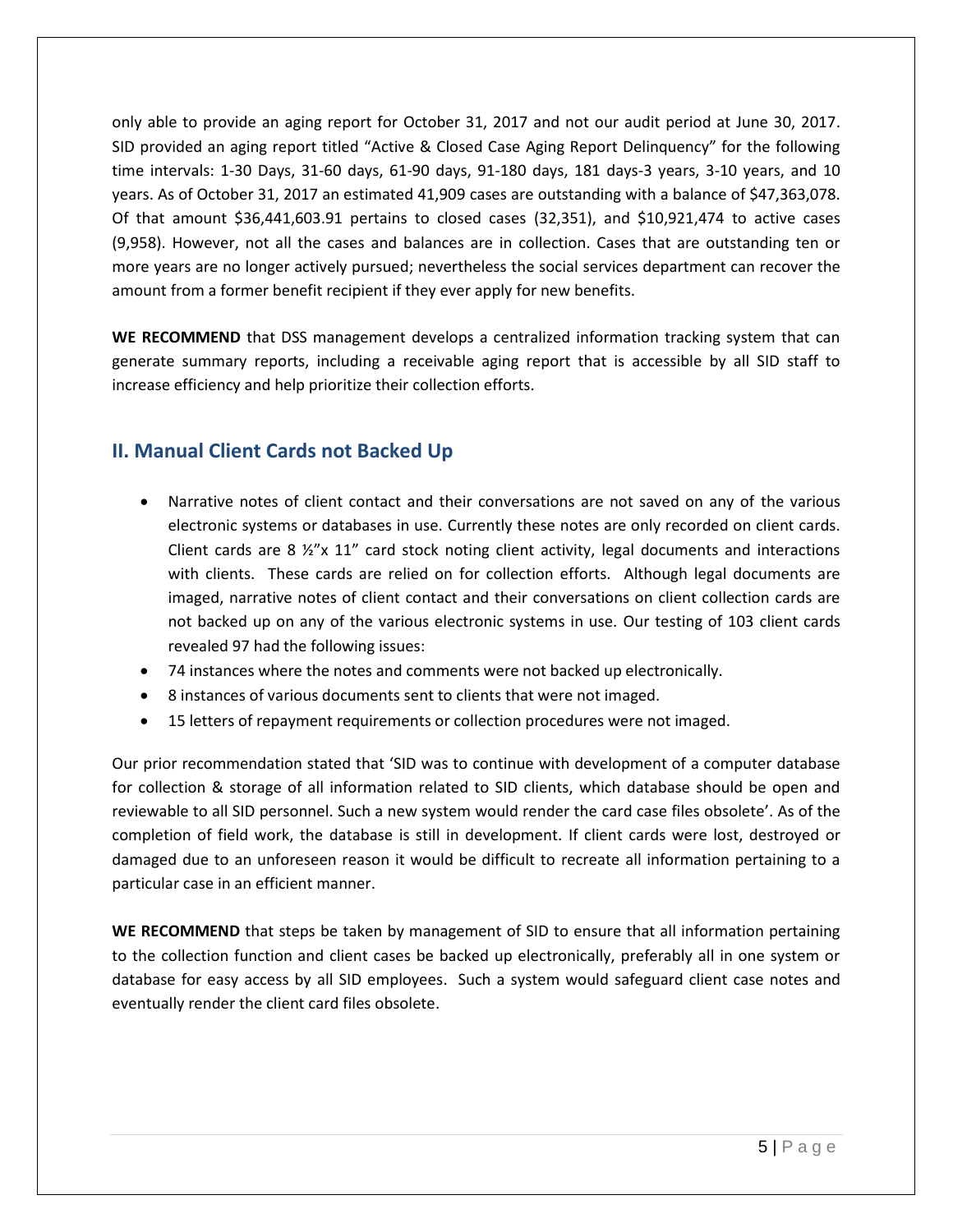## <span id="page-5-0"></span>**III. Backlog of Intake Cases**

As of October 2017, the backlog of cases for the SID Intake Unit was 339 cases. The oldest case dates back 32 months to February 2015. The majority of the backlog is from 2017 (288) with the remainder split between 2015 and 2016. (See Appendix A for a more detailed breakdown). The breakdown of the backlog by case type is as follows:

- 153 SNAP cases (Supplemental Nutrition Assistance Program)
- 100 TA (Temporary Assistance)
- 74 Daycare/Services cases
- 12 MA (Medical Assistance) cases.
- 1 case that could not be identified as there was no associated case number

This backlog continues despite the fact that staffing levels have remained consistent over the past eight years fluctuating between 63 and 66 employees. Most of the staff in the various investigative roles are relatively new and need more experience before demonstrating increased proficiency and improving case turnover. Management of SID stated that this was mostly the result of staff changes due to promotion, retirement, and turnover.

The backlog could result in an inability to successfully collect on claims due to major changes in the lives of former recipients such as of employment, relocation, illness, and financial hardship. By the time cases have been substantiated and calculated for over-grant, the success rate of collectability decreases. Furthermore, the volume of the backlog creates inefficiencies in the successive functions dependent on completed investigations to perform their duties.

**WE RECOMMEND** SID perform a Business Process Analysis (BPA) to determine how it can gain increased efficiency in the various functions. A BPA reviews organizational structure, task timing, and document flow among other things which would reveal bottlenecks in certain positions. Then when certain employees have free time, provide opportunities for cross-training so that employees may render assistance during peak times or employee absences, reduce average case investigation time length, and increase performance.

#### **WE FURTHER RECOMMEND** that:

- SID considers performing a cost benefit analysis to advocate for additional funding from the County showing the revenue gains of adding additional investigative staff; and
- A consolidated electronic system be utilized, which would allow staff to know the status of any case at any point in time to have the knowledge of work to be accomplished and establish a sense of urgency in respective areas. This combined with cross training may alleviate back logs.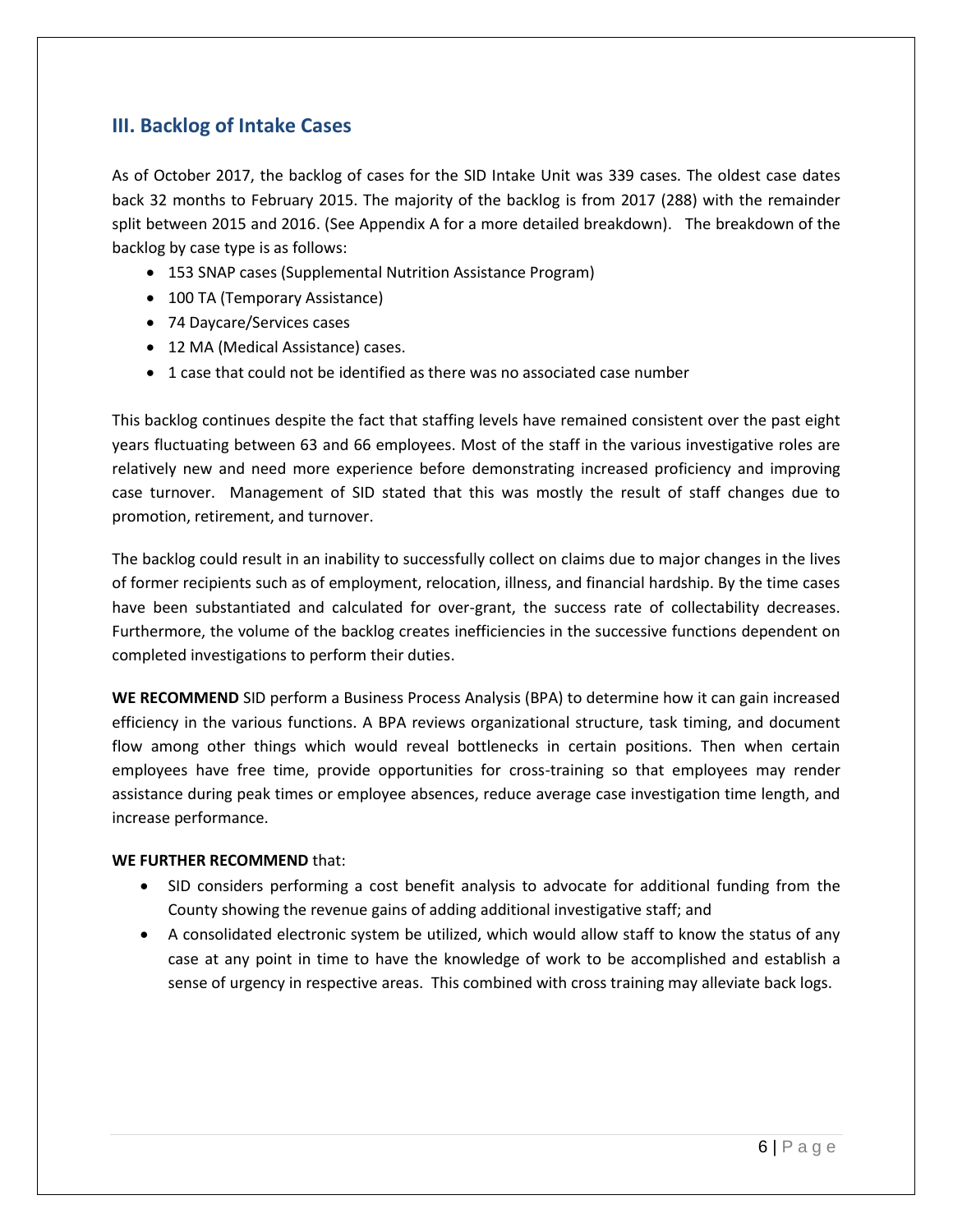## <span id="page-6-0"></span>**PRIOR AUDIT RECOMMENDATIONS**

The following is a summary and assessment of corrective action taken on our previous recommendations made in our audit report March 22, 2011.

| <b>FINDING I:</b> |                           | Collections Unit of SID does not have controls in place to ensure proper<br>accountability over all transactions.                                                                                                                                                                                                                                               |
|-------------------|---------------------------|-----------------------------------------------------------------------------------------------------------------------------------------------------------------------------------------------------------------------------------------------------------------------------------------------------------------------------------------------------------------|
|                   | 1. Recommendation:        | SID continue to develop computer database for collection & storage of all<br>information related to SID clients.                                                                                                                                                                                                                                                |
|                   | <b>Corrective Action:</b> | Database development commenced in September 2015, but has not been<br>completed.                                                                                                                                                                                                                                                                                |
|                   | Assessment:               | Partially Implemented. Per the Assistant Director of Investigations, a comprehensive<br>list of outstanding claims cannot be generated. SID has various tracking systems in<br>place for the different units such as the 'Summons & Complaint Tracking' for<br>collections but no centralized system that would render client card files obsolete.              |
| 2.                | <b>Recommendation:</b>    | The number and dollar amount of outstanding cases be available for auditing<br>purposes.                                                                                                                                                                                                                                                                        |
|                   | <b>Corrective Action:</b> | Make the new database accessible to Comptroller's Office during our audits.                                                                                                                                                                                                                                                                                     |
|                   | Assessment:               | Not Implemented. SID could not provide an Accounts Receivable Aging Report as of<br>June 30, 2017, however through our contact with NYS OTDA, SID was provided with<br>aging reports as of October 31, 2017 ranging from 30 days and up to ten years. SID<br>does not have a system in place to prepare periodic aging reports to help<br>management decisions. |
|                   | 3. Recommendation:        | Retain write-off details and record write-off amounts in the newly created<br>database.                                                                                                                                                                                                                                                                         |
|                   | <b>Corrective Action:</b> | Enhancements to OnBase Document Imaging System created in 2011 allow SID to<br>track all written-off cases during any specified time frame. Additionally, NYS<br>Office of Temporary and Disability Assistance (OTDA) has run three mass<br>terminations with SID since 2012, and most recently January 2017.                                                   |
|                   | Assessment:               | Partially Implemented. We reviewed the most recent write-off report from NYS<br>OTDA dated January 2017. All NYS OTDA transactions are recorded in CAMS. Cases<br>no longer pursued locally are coded differently in CAMS. These cases have no<br>activity for 3+ years and are under \$500.                                                                    |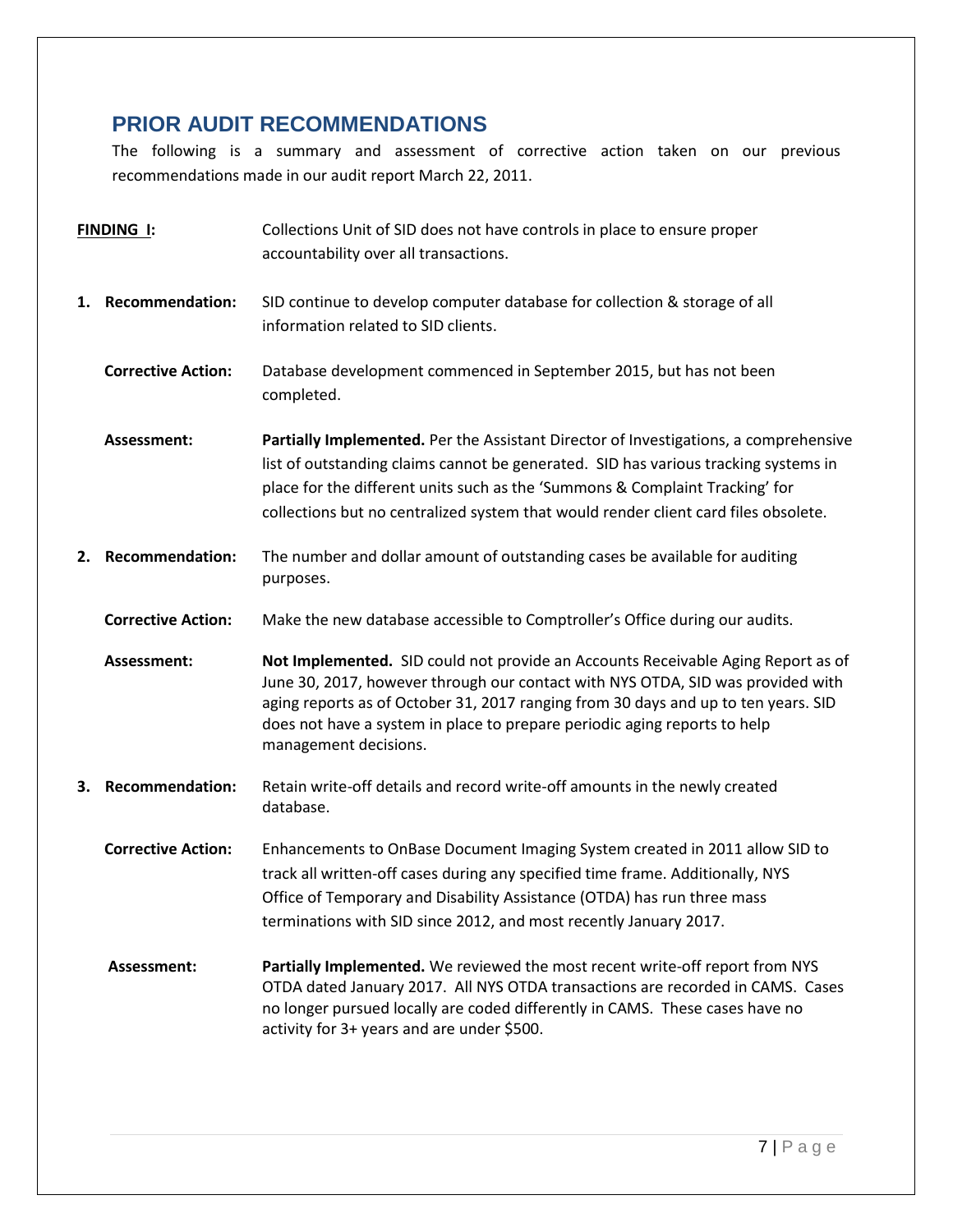| <b>FINDING II:</b>                                                                                                                                                                                                                                     |                           | The disconnect between the NYS Cash Management System (CAMS) and the client<br>cards provides no assurance that all cases are being reviewed.                                                                                                                                                                                                                                            |  |  |  |  |  |  |
|--------------------------------------------------------------------------------------------------------------------------------------------------------------------------------------------------------------------------------------------------------|---------------------------|------------------------------------------------------------------------------------------------------------------------------------------------------------------------------------------------------------------------------------------------------------------------------------------------------------------------------------------------------------------------------------------|--|--|--|--|--|--|
| 1.                                                                                                                                                                                                                                                     | <b>Recommendation:</b>    | Collections Unit continues recording all new cases in the new database and<br>additional database summary reports should be created to show all outstanding<br>cases and an aging of the receivables at any point in time.                                                                                                                                                               |  |  |  |  |  |  |
|                                                                                                                                                                                                                                                        | <b>Corrective Action:</b> | SID management informed us that a work order was submitted to Erie County<br>Department of Information and Support Services (DISS) to begin working on the<br>database to implement our prior recommendations. However, DISS is still working<br>to working on the recommendations. The best estimate is for the project to be<br>completed by the end of year 2018.                     |  |  |  |  |  |  |
|                                                                                                                                                                                                                                                        | Assessment:               | Partially Implemented. Client cards are still in use only for events, phone conversations,<br>and interviews with clients. Client cards are not backed-up electronically. Risk for loss<br>of information is high although per testing, legal documents are imaged in OnBase.                                                                                                            |  |  |  |  |  |  |
|                                                                                                                                                                                                                                                        | <b>FINDING III:</b>       | Adequacy of SID's efforts to recover overpayments could not be substantiated.                                                                                                                                                                                                                                                                                                            |  |  |  |  |  |  |
| <b>Recommendation:</b><br>SID take appropriate steps necessary to account for all the activity associated with<br>1.<br>their client cases so that budgeted estimates for recoveries/payments would be<br>identifiable, more realistic and attainable. |                           |                                                                                                                                                                                                                                                                                                                                                                                          |  |  |  |  |  |  |
|                                                                                                                                                                                                                                                        | <b>Corrective Action:</b> | SID has partially addressed this by tracking recoveries via Income Executions<br>conducted through Erie County Sheriff's Office.                                                                                                                                                                                                                                                         |  |  |  |  |  |  |
|                                                                                                                                                                                                                                                        | Assessment:               | Fully Implemented. Monthly collection reports prepared by Social Services<br>Accounting Department tracks and reports repayments by program type.                                                                                                                                                                                                                                        |  |  |  |  |  |  |
|                                                                                                                                                                                                                                                        | <b>FINDING IV:</b>        | No log is kept of cases referred to the District Attorney (DA).                                                                                                                                                                                                                                                                                                                          |  |  |  |  |  |  |
| 1.                                                                                                                                                                                                                                                     | <b>Recommendation:</b>    | Develop a system to allow SID staff to determine the current status of all cases<br>submitted to the DA for review.                                                                                                                                                                                                                                                                      |  |  |  |  |  |  |
|                                                                                                                                                                                                                                                        | <b>Corrective Action:</b> | SID has created and used four separate in house Excel and Access databases<br>for tracking all cases submitted to the DA.                                                                                                                                                                                                                                                                |  |  |  |  |  |  |
|                                                                                                                                                                                                                                                        | Assessment:               | Fully Implemented. We reviewed the database system and Excel files used to track<br>cases that the Over-Grant Unit deems able to be pursued either through<br>Administrative Disqualification Hearing (ADH) or through prosecution. The District<br>Attorney's (DA) staff and SID staff communicate regularly to discuss new cases<br>referred, case status, and completed prosecutions. |  |  |  |  |  |  |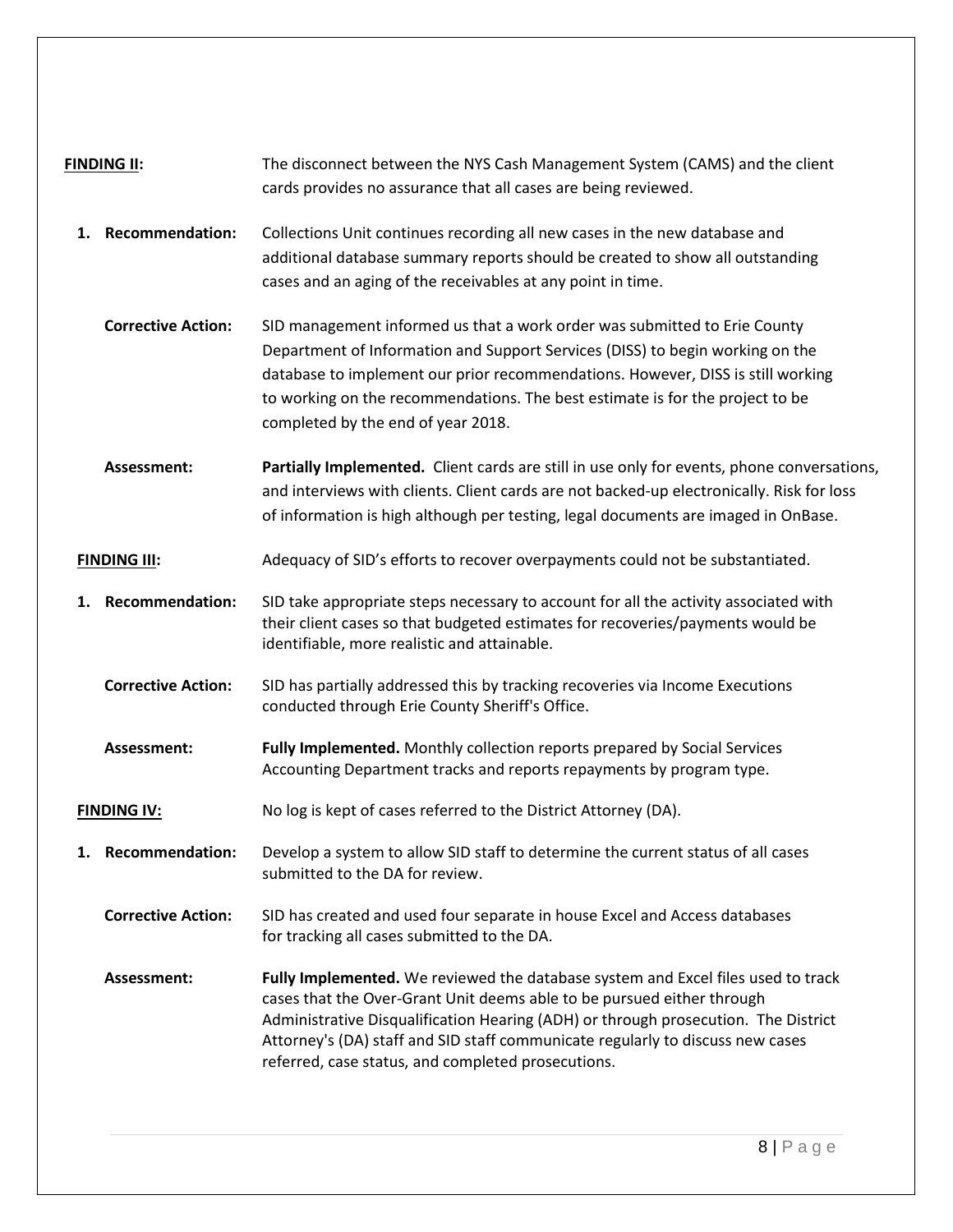| 2. Recommendation:        | Develop a set of protocols to be used by SID as a baseline measurement for<br>whether a particular case should be forwarded to the DA for prosecution.                                                                                                                                                                     |
|---------------------------|----------------------------------------------------------------------------------------------------------------------------------------------------------------------------------------------------------------------------------------------------------------------------------------------------------------------------|
| <b>Corrective Action:</b> | Protocol says only cases over \$1,500 or a case with criminal intent can<br>currently be prosecuted by the DA until the DA backlog is caught up.                                                                                                                                                                           |
| Assessment:               | Fully Implemented. SID staff states a protocol is in place that only cases over \$1,500<br>or with Criminal intent will be forwarded to the DA for prosecution. We obtained<br>and reviewed the current list of cases referred to the DA. It listed progress made<br>on current cases, completed cases, and trial results. |

#### <span id="page-8-0"></span>**AUDITOR'S COMMENTS**

## <span id="page-8-1"></span>**I. Report of Terminated Cases**

The internal policies and procedures of SID state that claims with amounts less than \$500 and with no payment activity for at least three years, should no longer be pursued for collections and be coded "Terminated". SID could not produce this report for our review.

**WE RECOMMEND** that SID generates a report of terminated cases periodically, at least quarterly, to assist with monitoring payment activity. Such a report would help focus on claims with greater possibility of repayments, develop strategic collections efforts through claims stratification, and resource reallocation.

## <span id="page-8-2"></span>**II. Costs of Local Retention Shares**

#### **Administrative Costs**

In providing social services to the public there is a shared responsibility between the federal, state, and local governments to provide funds for the administration of those programs. According to New York State OTDA, the expenditures of a local Social Service District (SSD) can be categorized as Assistance and Care, Purchased Social Services, and Administration. The sum of Assistance and Care, and Purchased Social Services is the total amount that a local SSD claims on a monthly basis. A local SSD's operation centers on the management, supervision, and operation of assistance and care programs and purchase of services. It is not easy to directly tie those specific functions to programs, therefore a cost allocation system is necessary to accurately distribute administrative costs to program and service areas. A cost plan allows a local SSD to claim state and federal reimbursement for its expenditures through the preparation and submission of claim forms.

New York State OTDA's recommended allocation system uses functional assignments as the cost centers for pooling administrative expenditures. OTDA recognizes 16 functions for a local SSD to use in identifying costs to functions. They include: Intake/Case Maintenance, General Services, Employment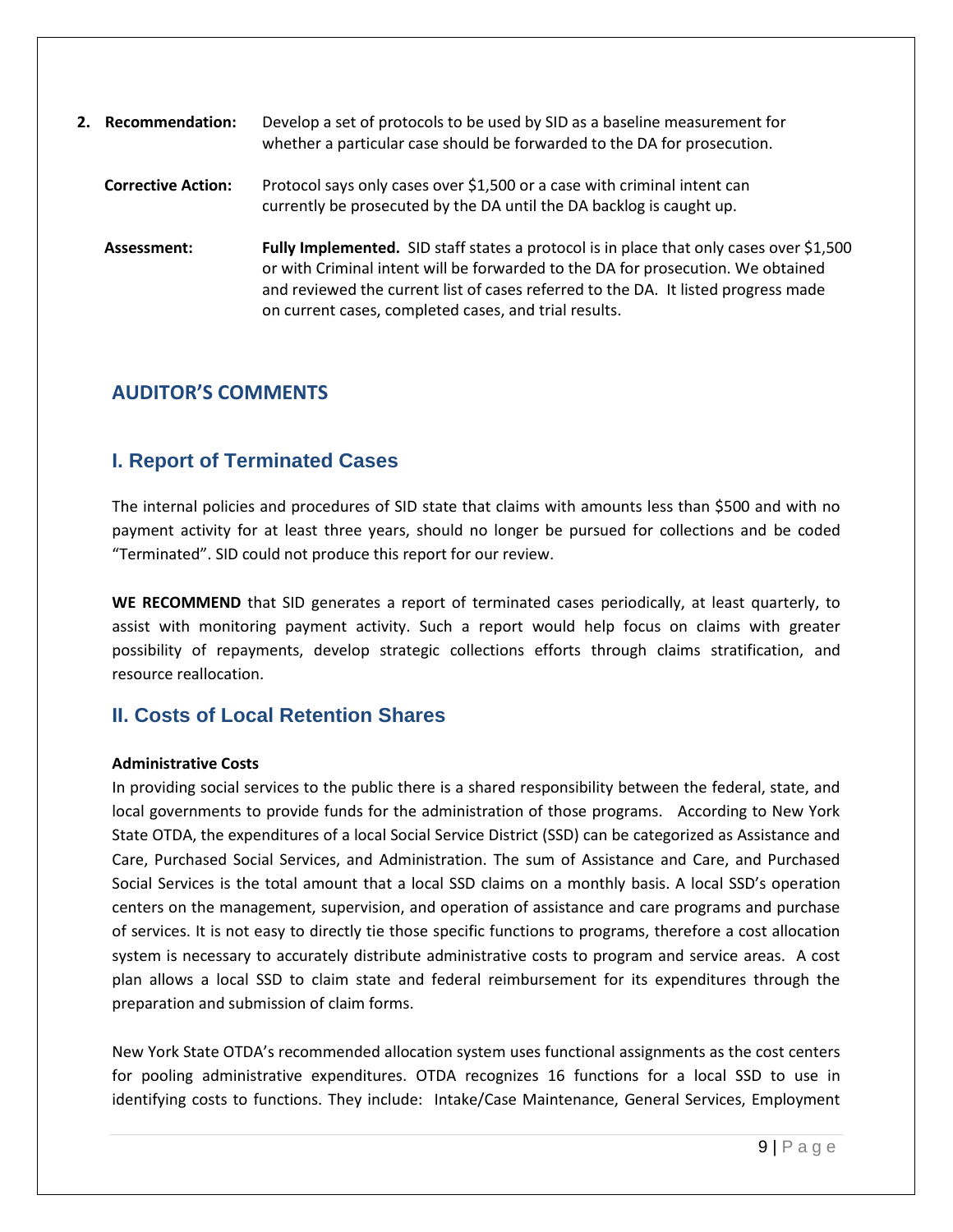Programs, Medical Assistance Eligibility/Payments, Medical Assistance Planning/Administration, Training, Supplemental Nutrition Assistance Program, Child Support Enforcement, Fraud and Abuse Detection, Home Energy Assistance Program, Welfare Management System, Other Reimbursable Programs, Temporary Assistance for Needy Families (TANF) funded services, SSD Administrative Overhead, Non-Administration/Local Programs and Overall Overhead.

All of the activities that local SSD employees perform should fall within those functions. As they are allocated, claims forms are prepared and submitted for reimbursement of administrative costs. The reimbursement rates for administering those programs vary as follows:

- Home Energy Assistance Program (HEAP) is fully reimbursable or 100%;
- Supplemental Nutrition Assistance Program (SNAP) is reimbursable at 50%;
- **Emergency Aid to Families (EAF) is reimbursable at 50%;**
- Medical Assistance Eligibility is 75% reimbursable; and
- Temporary Assistance to Needy Families (TANF)-Family Assistance is 50% reimbursable.

#### **Assistance Costs**

Assistance costs are the payments made out to or on behalf of benefits recipients through purchased services ( i.e. healthcare, social work services, daycare etc.). As SID recovers payments from former benefit recipients, its local retention share of those incoming payments is based on rates established by NYS OTDA known as *Reimbursement Rates for Assistance Costs*.

Some notable programs with higher *Reimbursement Rates for Assistance Costs*:

- Safety Net at 71%,
- **Emergency Assistance to Adults at 50%,**
- Medicaid at 50%,
- Emergency Aid to Families at 25%,
- Foster Care (Committee on Special Education-All other) at 81.576%,
- Adult Homes at 50%, and
- Adoption Title IV-E and Non- Title IV-E at 12.5% and 25 % respectively.

#### **County Focus**

As SID recovers and receives payments from former benefits recipients, the funds are in held in trust and later remitted to the federal or state source. For its efforts in recovering the payments, SID keeps a local retention share for the various programs based on the *Reimbursement Assistance Cost Rates*.

Since the retention rates are higher for certain programs, in an effort to maximize its retention share, SID tends to focus its collection efforts on those high retention programs such as Safety Net, Emergency Assistance to Adults, and Foster Care. Nonetheless Erie County investigates and recovers on all programs regardless of reimbursement rates with a little more emphasis on programs with higher reimbursement rates.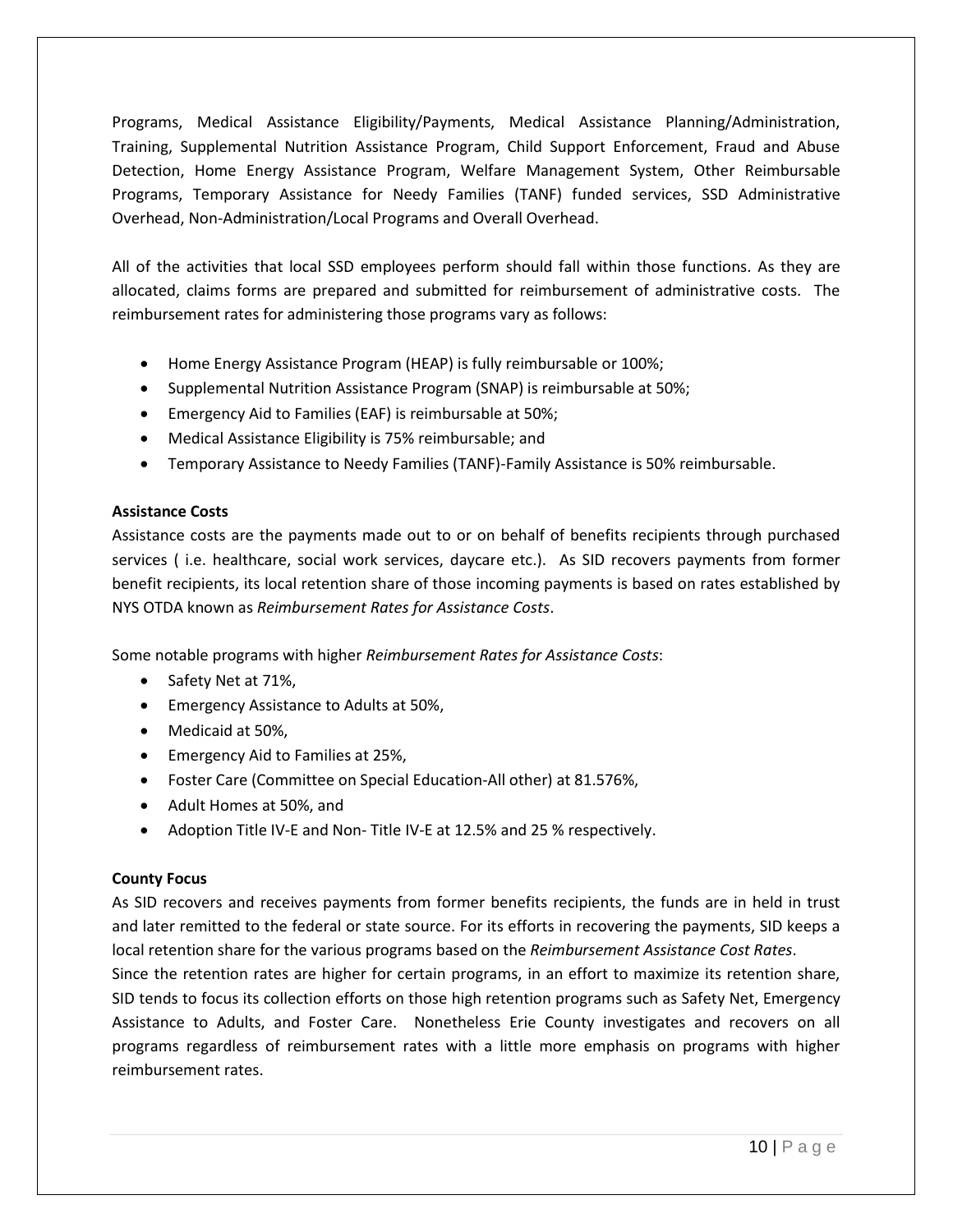**WE RECOMMEND** that SID focus not only on those program areas that have higher local retention shares but those that have a higher reimbursement rate for wages and overhead. This should be reviewed annually based on State and Federal reimbursement and local share retention rates.

## <span id="page-10-0"></span>**III. Current Recovery Estimates made by Management**

During the course of this audit, we reviewed the budgeted estimate of recoveries made by management for the year 2017. At the end of the year when management of DSS prepares the departmental budget, they make revenue projections from collections of recoveries from various programs. Several factors are used to prepare a revenue number which include payment trends of the previous year, success rate of certain collection methods, as well as management's professional judgment.

For 2017, management projected that it would collect about \$5.2 million dollars (from its collection efforts and intercepts from Federal and State governments), an increase of \$325,002, or 6.6% from the previous year's collections of \$4,874,998. We reviewed recovery revenues posted for the various programs, as well as obtained source documents of cash receipts transactions from the Erie County Social Services Accounting Department. As of June 30, 2017, SID had collected roughly \$2.7 million dollars. We estimate that with current collection methods, SID is on track to achieve its budgeted collection recoveries.

| <b>Collection Recoveries as of June 30, 2017</b>   |                         |  |  |  |  |
|----------------------------------------------------|-------------------------|--|--|--|--|
| Program                                            | <b>Amount Recovered</b> |  |  |  |  |
| <b>Emergency Assistance Adults</b>                 | \$<br>110,592           |  |  |  |  |
| Daycare                                            | \$<br>40,913            |  |  |  |  |
| <b>HEAP</b>                                        | \$<br>822,681           |  |  |  |  |
| Medicaid (MA)                                      | \$<br>107,629           |  |  |  |  |
| <b>Foster Care</b>                                 | \$<br>156,936           |  |  |  |  |
| <b>SNAP</b>                                        | \$<br>184,566           |  |  |  |  |
| Recovery Interest - SID                            | \$<br>206,332           |  |  |  |  |
| Safety Net                                         | \$<br>180,173           |  |  |  |  |
| Family Assistance (FA)                             | \$<br>224,926           |  |  |  |  |
| Offset<br>(TOP),<br>Intercepts-Treasury<br>Program |                         |  |  |  |  |
| Lottery                                            | \$<br>652,073           |  |  |  |  |
| Additional<br>from<br>Month-<br>Prior<br>Income    |                         |  |  |  |  |
| Adjustment                                         | 15,628<br>Ş             |  |  |  |  |
| TOTAL                                              | \$<br>2,702,450         |  |  |  |  |

The \$2.7 million dollars collected are comprised of the following programs and amount: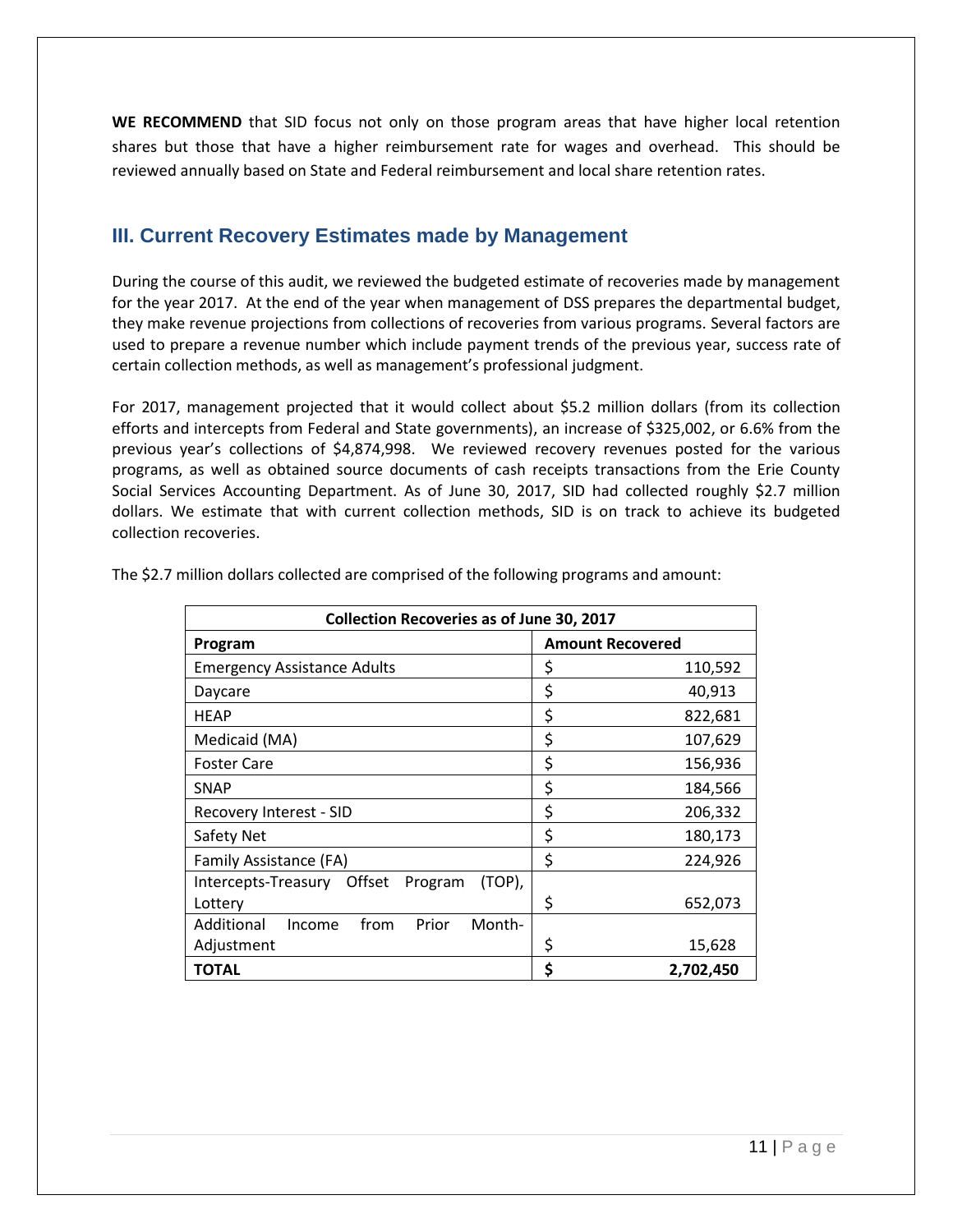#### <span id="page-11-0"></span>**RESULTS OF EXIT CONFERENCE**

An exit conference was held on June 12, 2018 with the Commissioner of Social Services, the Assistant Director of Investigations and the Deputy Director of Budget and Management. A draft of the audit report was reviewed and they were in general agreement with the findings and recommendations. The written response is included in Appendix B in summary.

The Erie County Comptroller's Office would like to thank the Department of Social Services for the courtesy and cooperation extended to us during the audit.

#### **ERIE COUNTY COMPTROLLER'S OFFICE**

cc: Hon. Mark C. Poloncarz, County Executive Marie Cannon, Commissioner of Department of Social Services Robert W. Keating, Director of Budget and Management Erie County Fiscal Stability Authority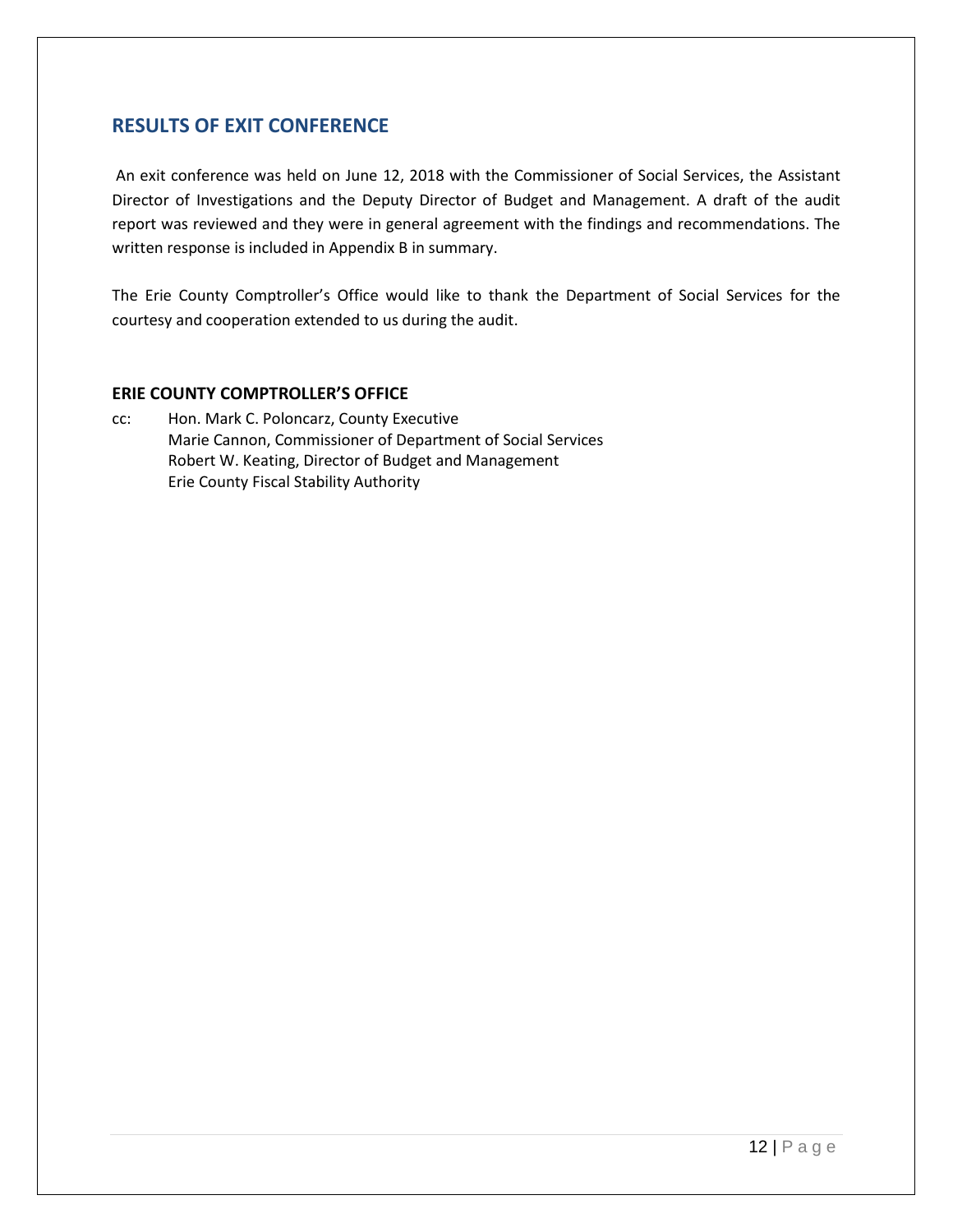# <span id="page-12-0"></span>**APPENDIX A**





| Case Type                     | 2015 | 2016 | Jan. | Feb. | Mar. | Apr. | May. | Jun. | <b>Total</b> |
|-------------------------------|------|------|------|------|------|------|------|------|--------------|
|                               |      |      | 2017 | 2017 | 2017 | 2017 | 2017 | 2017 |              |
| <b>SNAP</b>                   | 4    | 10   | 2    | 5    | 47   | 25   | 31   | 29   | 153          |
| MA                            | 0    | 1    | 0    | 0    | 1    | 0    | 4    | 6    | 12           |
| TA                            | 1    | 4    | 5    | 2    | 24   | 13   | 29   | 22   | 100          |
| Services / Daycare            | 11   | 20   | 9    | 8    | 9    | 6    | 9    | 2    | 74           |
| Unidentified Case type        | 1    | 0    | 0    | 0    | 0    | 0    | 0    | 0    |              |
| <b>Total Cases Per Period</b> | 17   | 35   | 16   | 15   | 81   | 44   | 73   | 59   | 340          |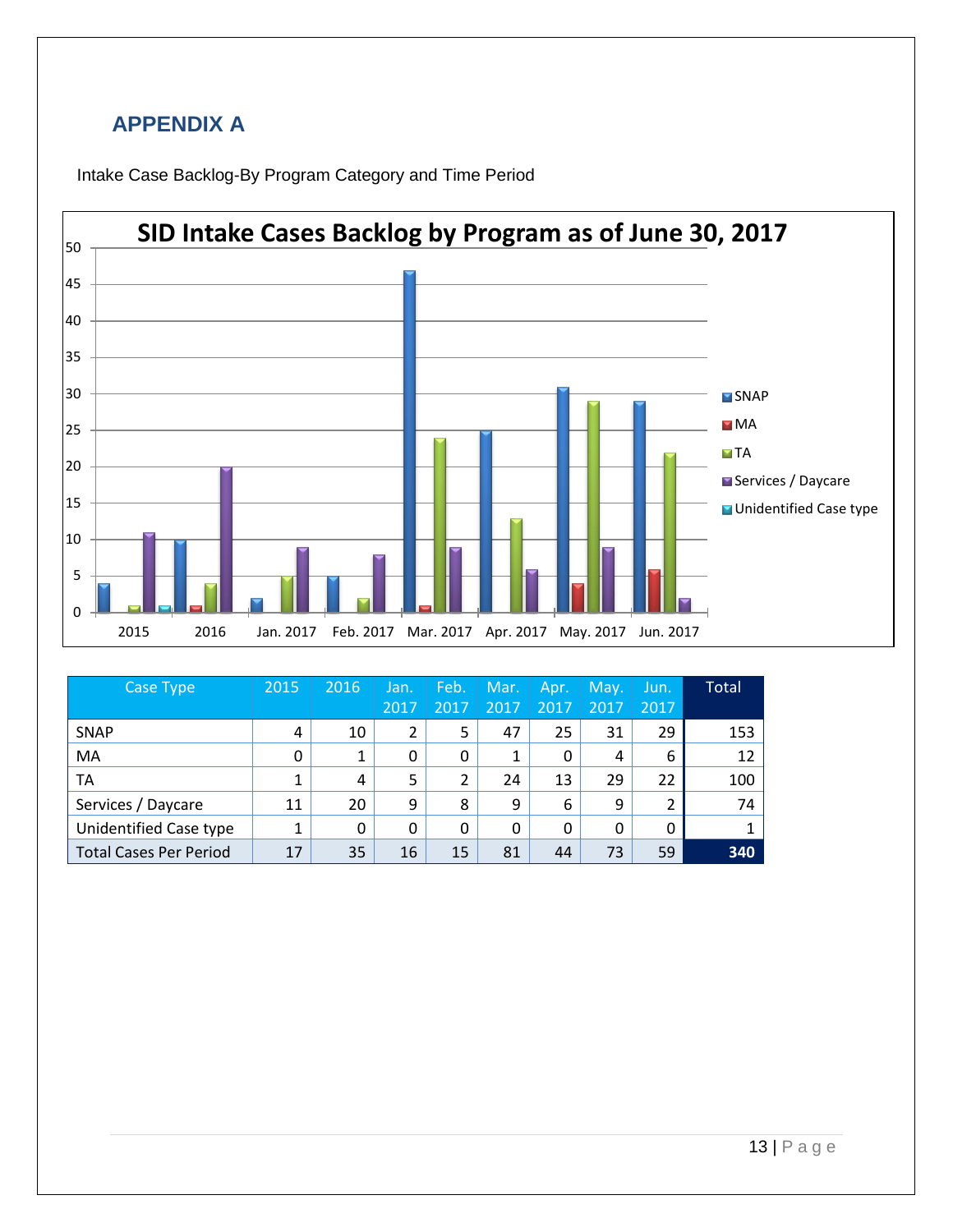## <span id="page-13-0"></span>**APPENDIX B. SUMMARY OF AUDIT RESPONSE**

The following is a summarization of the audit response provided by Marie Cannon, the Commissioner of Social Services dated June 12, 2018.

I. Absence of an Accounts Receivable Aging Report

DSS acknowledges that the Accounts Receivable Aging Report could not be produced for the January 1, 2017 through June 30, 2017 time period. Since April 2018 SID is using a CAMS generated aging report that is accessible to each collector on a quarterly basis. The department agrees with the recommended database to generate reports and receivable aging report and has drafted a request for proposal (RFP) with a bidder's conference scheduled for Friday, July 6, 2018.

II. Manual Client Cards not Backed Up

The audit finding indicates narrative notes of client contact and conversations are not saved electronically. Social Services noted that the client cards are used a support documentation only. NYS OTDA requires districts to use CAMS for collection and tracking overpayments. Erie County meets the requirement federal and state requirements by using CAMS. However, the recommendation of the above mentioned database, by way of the RFP, will be satisfied by allowing collector's to document client conversations electronically, rendering the client card system obsolete.

III. Backlog of Intake Cases

The case backlog has dropped steadily over the past several years. We have instituted an informal process analysis that is done at bi-weekly SID supervisors meetings and SID will work with the new DSS fiscal manager to address this recommendation.

#### PRIOR AUDIT RECOMMENDATIONS:

Finding I – SID collections unit does not have accountability controls in place.

Recommendation I – The department agrees to develop a database for collection and storage of all information related to SID clients and has begun RFP process towards that end.

Recommendation II – The department acknowledges that the number and dollar of outstanding cases should be available for auditing purposes. We note that the CAMS system provides a list of outstanding claims but does not segregate those claims that are